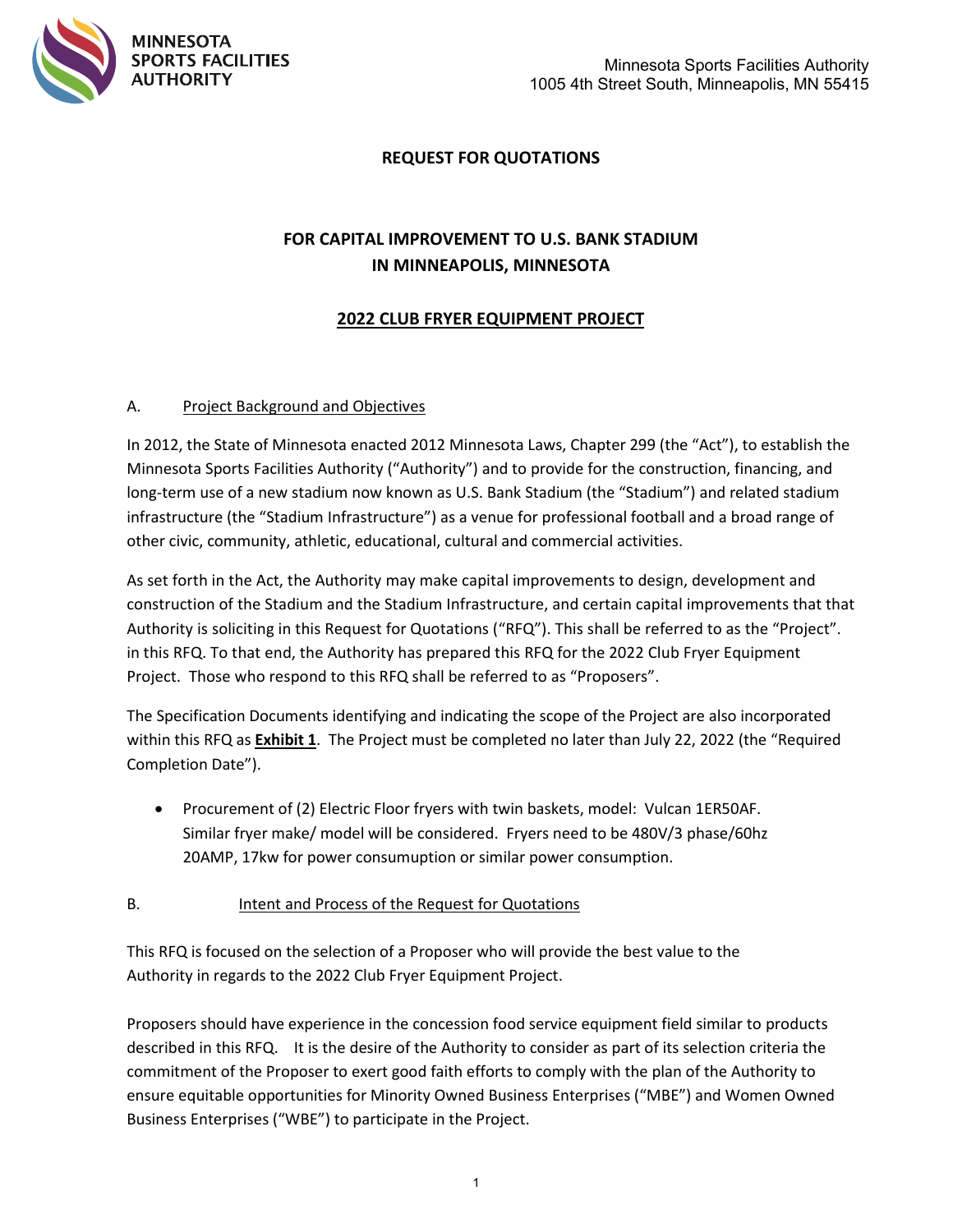The Authority has developed an Equity Plan, which is available on the Authority's website, and each Proposer should provide details describing how they will optimize the participation and utilization of appropriate workforce, MBEs and WBEs in the Proposers' performance of the 2022 Club Fryer Equipment Project.

MBEs and WBEs that are interested in acting as the Proposers for the Project are encouraged to respond to the RFP.

### C. Scope of the Project Requirements

Please see Exhibit 1 for project requirements.

### D. Requested Qualifications

The Authority reserves the right and discretion to determine the qualifications and responsibility of the Proposers to perform the work and services that are the subject of the RFQ. It is the request and intent of the Authority that Proposers responding to the RFQ have the following qualifications:

- Experience history with concession food service equipment similar to the Project described in this RFQ; and
- Ability to provide ongoing services.

### E. RFQ Timeline

| Advertise and issue Request for Quotations<br><b>Written Questions Due</b> | May 25, 2022<br>June 1, 2022, by 5:00pm |
|----------------------------------------------------------------------------|-----------------------------------------|
| Quotations Due                                                             | June 8, 2022, by 2:00pm                 |
| Selection of Provider/Contract award                                       | June 10, 2022                           |
| <b>Project Completion</b>                                                  | July 22, 2022                           |

By submitting a Quotation, the Proposer affirms that this timeline can be met.

### F. Proposer Qualifications

The following items shall be included in a Proposal executive summary:

- Proposer's name and address of office that would have central responsibility for the work. Identify the business form of Proposer. If the proposed form of entity is a joint venture, please identify each joint venture participant and their respective percentage of ownership.
- Provide a summary, on one page or less, describing why the Proposer is the most qualified to be the Provider for the Project.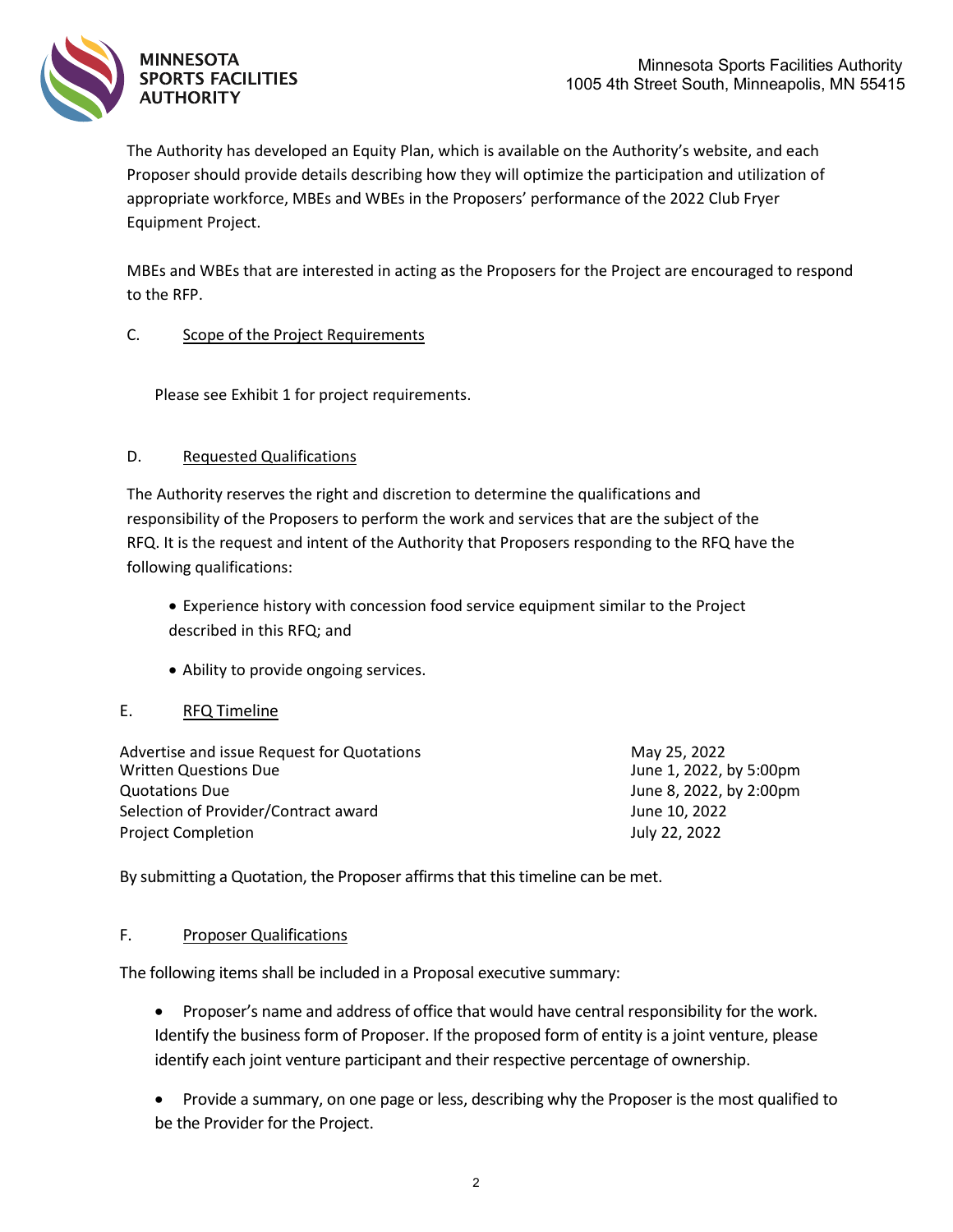

• Proposer agrees that if it is proposing any services including installation work, it shall obtain worker's compensation insurance, vehicle insurance, and any other insurance required by applicable law or regulation. Proposer also agrees that it shall maintain commercial general liability insurance in commercially reasonable amounts, and that proposer shall provide upon request a certificate of insurance evidencing such coverage and additional insured status as requested.

• Exhibit 1 – Scope and Specification Documents. See scope document.

• Exhibit 2 – Proposal Scope of Services and Pricing Information. The Proposer will provide a.) a detailed description of all services, labor, labeling, testing and documentation preparation included in the proposal, as required for a turn key installation, and b.) a detailed listing of all equipment, installation materials, licenses, connecting devices and miscellaneous components included in the proposal as required for a turn key installation.

• Exhibit 3 – Equity Plan Targeted Business Commitment and Information Form. Proposer must complete and provide both the Targeted Business Commitment and Information Forms with the proposal.

• Exhibit 4 – Equity Report. Prior to MSFA approval and payment of monthly project invoices, Proposer must complete the monthly report form detailing required information including all workforce services and hours performed.

### G. Quotations

Quotations are due by Jume 8, 2022, by 2PM. One electronic copy and one bound copy of each quote and should be enclosed in a sealed envelope addressed to:

Minnesota Sports Facilities Authority Attention: Mary Fox-Stroman, Interim Executive Director 1005 4<sup>th</sup> Street South Minneapolis, Minnesota 55415

The electronic copy should be sent via email to:

**Mary Fox-Stroman at [Mary.Fox-Stroman@msfa.com](mailto:Mary.Fox-Stroman@msfa.com) Sue Arcand at [Sue.Arcand@msfa.com](mailto:Sue.Arcand@msfa.com) Jen Freeman at [Freeman-Jenifer@aramark.com](mailto:Freeman-Jenifer@aramark.com) Ed Kroics a[t EKroics@usbankstadium.com](mailto:EKroics@usbankstadium.com)**

**Questions or Inquiries**. All questions must be submitted via email by June 1, 2022, by 5PM, to:

**Mary Fox-Stroman at [Mary.Fox-Stroman@msfa.com](mailto:Mary.Fox-Stroman@msfa.com) Sue Arcand at [Sue.Arcand@msfa.com](mailto:Sue.Arcand@msfa.com) Jen Freeman at [Freeman-jenifer@aramark.com](mailto:Freeman-jenifer@aramark.com) Ed Kroics a[t EKroics@usbankstadium.com](mailto:EKroics@usbankstadium.com)**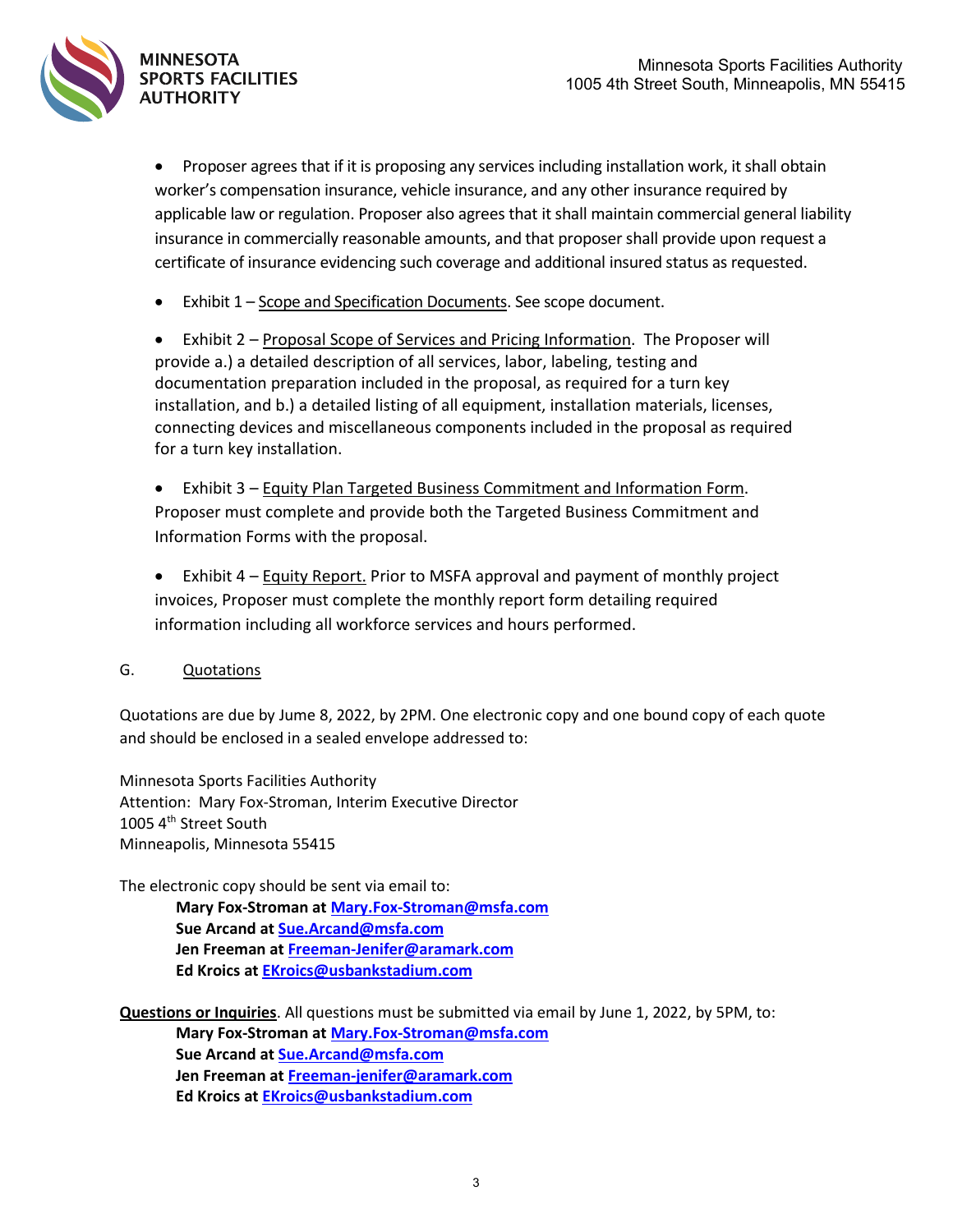

## H. Minnesota Government Data Practices

All Quotations are subject to the Minnesota Government Data Practices Act (the "Act"), Minn. Statutes, Chapter 13, but the Act prohibits disclosure of any information derived from Quotations submitted by competing Proposers, and the content of all quotations is nonpublic data under Chapter 13, until such time as notice to award a contract to the successful Proposer is given by the Authority. Proposers shall note with their quotation, any data in their quotation that they consider proprietary information or otherwise private and confidential.

### I. Prevailing Wages(This is not applicable for the Club Fryer Equipment project)

Pursuant to Minn. Stat. 177.41 to 177.44, and corresponding Minnesota Rules 5200.1000 to 5200.1120, the contract contemplated by this RFQ is subject to the prevailing wages as established by the Minnesota Department of Labor and Industry. Specifically, all contractors and subcontractors must pay all laborers and mechanics the established prevailing wages for work performed under the contract. Failure to comply with the aforementioned may result in civil or criminal penalties.

The then-current applicable prevailing wages shall be incorporated into the contract contemplated by this RFQ. Current prevailing wage amounts for Hennepin County are set forth at the website for the Minnesota Department of Labor and Industry, at the following link: [http://workplace.doli.state.mn.us/prevwage/commercial.php .](http://workplace.doli.state.mn.us/prevwage/commercial.php)

### J. Project Labor Agreement (This is not applicable for the Club Fryer Equipment project)

The Proposer will need to agree to accept and be bound by the Project Labor Agreement, a copy of which is attached hereto as Attachment A.

*[the rest of this page intentionally left blank]*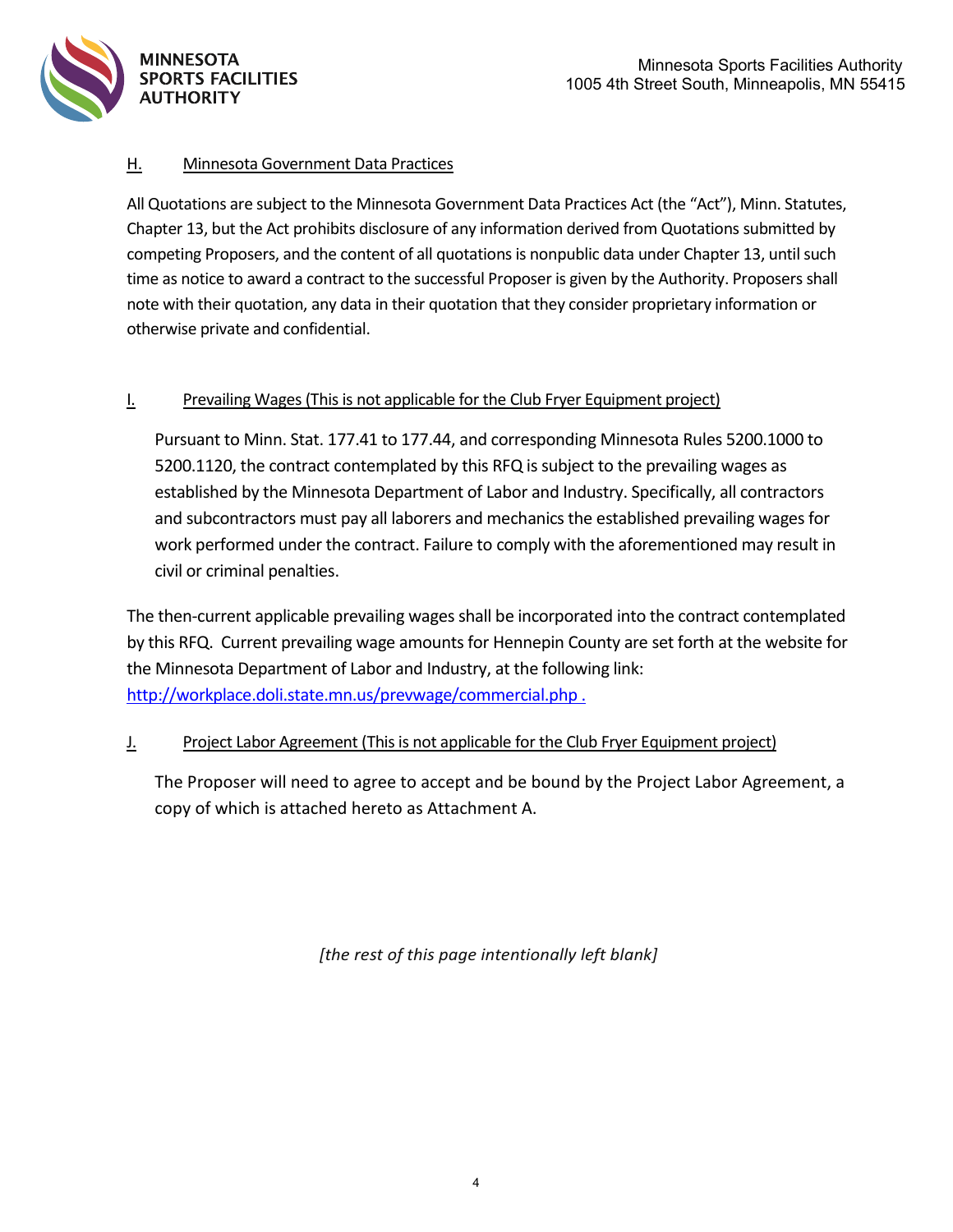

#### **Scope and Specification Documents**

#### **2022 Club Fryer Equipment Project:**

Procurement of (2) Electric Floor Fryers with twin baskets.

Fryer model: Vulcan 1ER50AF. Alternate fryer make/models with similar specifications will be considered.

Fryers should be 480V/3 phase/60hz 20AMP, 17kw for power consumption or similar power consumption.

If an alternate fryer make/model is submitted, then the specifications for that fryer must be included in the quote.

Fryers must be delivered to U.S. Bank Stadium, unboxed and put in place in the FMP Club and the Little Six Club, and fryers must be turned on, tested, and fully operational during the week of July 18-22, 2022.

Project completion date is July 22, 2022.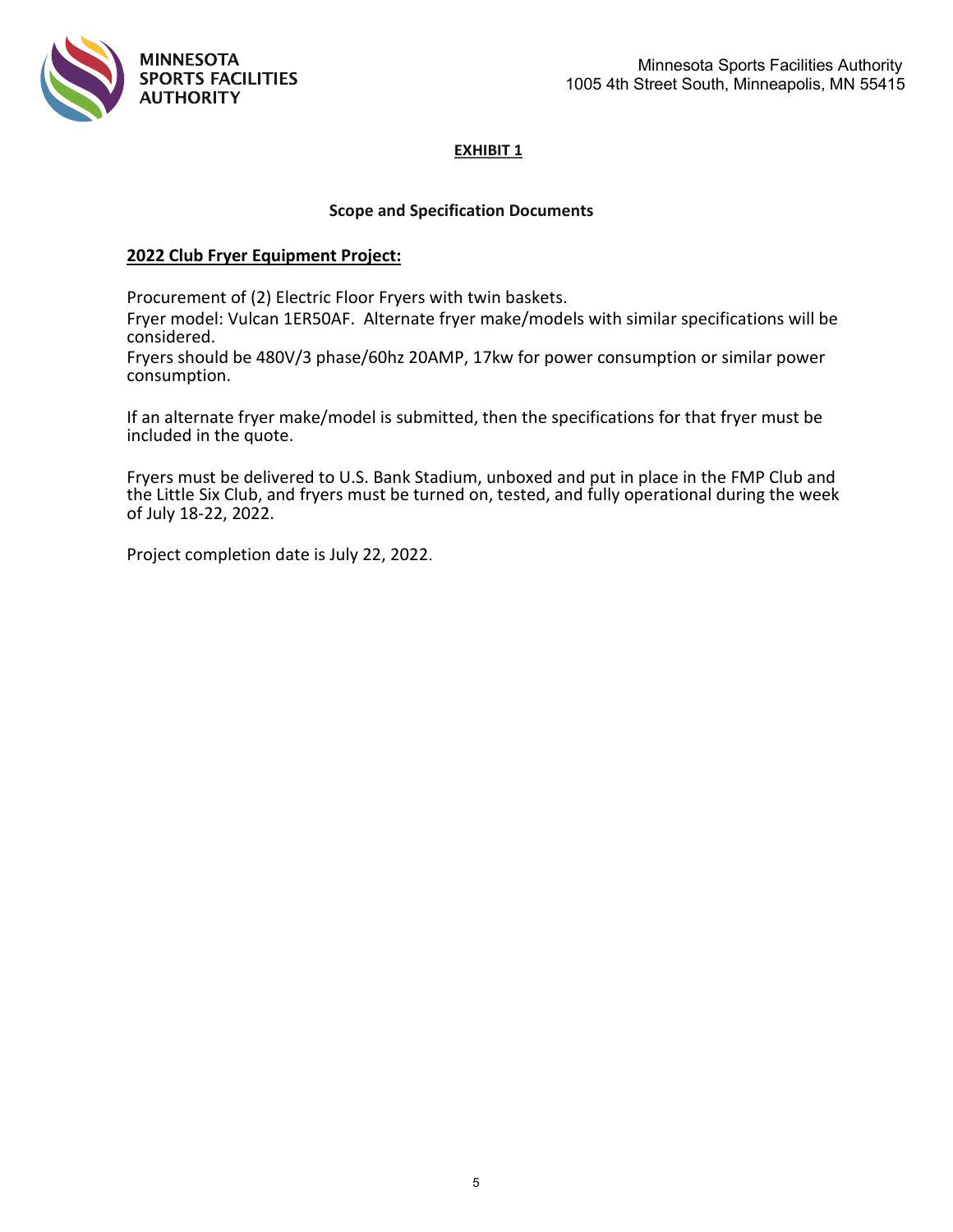

Minnesota Sports Facilities Authority 1005 4th Street South, Minneapolis, MN 55415

# **EXHIBIT 2**

# **Proposal Scope of Services and Pricing Information**

Proposer Email Address: North and Security and Security and Security and Security and Security and Security and Security and Security and Security and Security and Security and Security and Security and Security and Securi

# **Scope of Professional Services and Fees**

Define the scope of professional services, if any, that will be provided to the MSFA and detail all hourly rates and fees.

|  | <b>Total Professional Fees</b> |  |
|--|--------------------------------|--|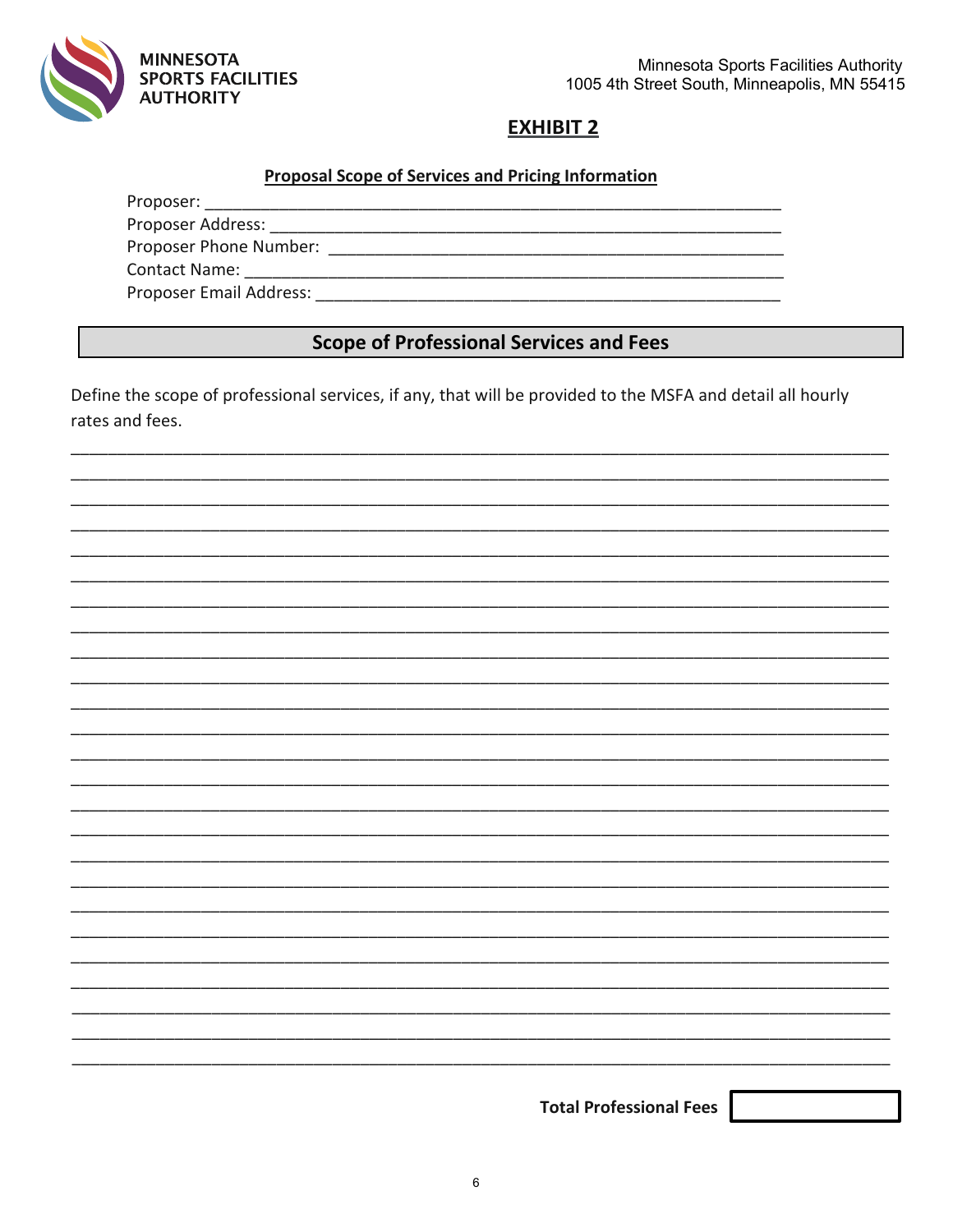

# **Proposal Scope of Services and Pricing Information**

| Proposer:               |  |
|-------------------------|--|
| Proposer Address:       |  |
| Proposer Phone Number:  |  |
| <b>Contact Name:</b>    |  |
| Proposer Email Address: |  |

Describe the equipment and materials, if any, that will be provided to the MSFA and detail all quantities and unit prices for the equipment and materials proposed below. In addition, include installation labor costs, freight, and Minnesota sales tax.

| Quantity | <b>Materials Description</b> | <b>Price</b> |
|----------|------------------------------|--------------|
|          |                              |              |
|          |                              |              |
|          |                              |              |
|          |                              |              |
|          |                              |              |
|          |                              |              |
|          |                              |              |
|          |                              |              |
|          |                              |              |
|          |                              |              |
|          | <b>Subtotal Materials</b>    |              |
|          | <b>Installation Labor</b>    |              |
|          | Freight                      |              |
|          | Minnesota Sales Tax (6.875%) |              |
|          | <b>Total</b>                 |              |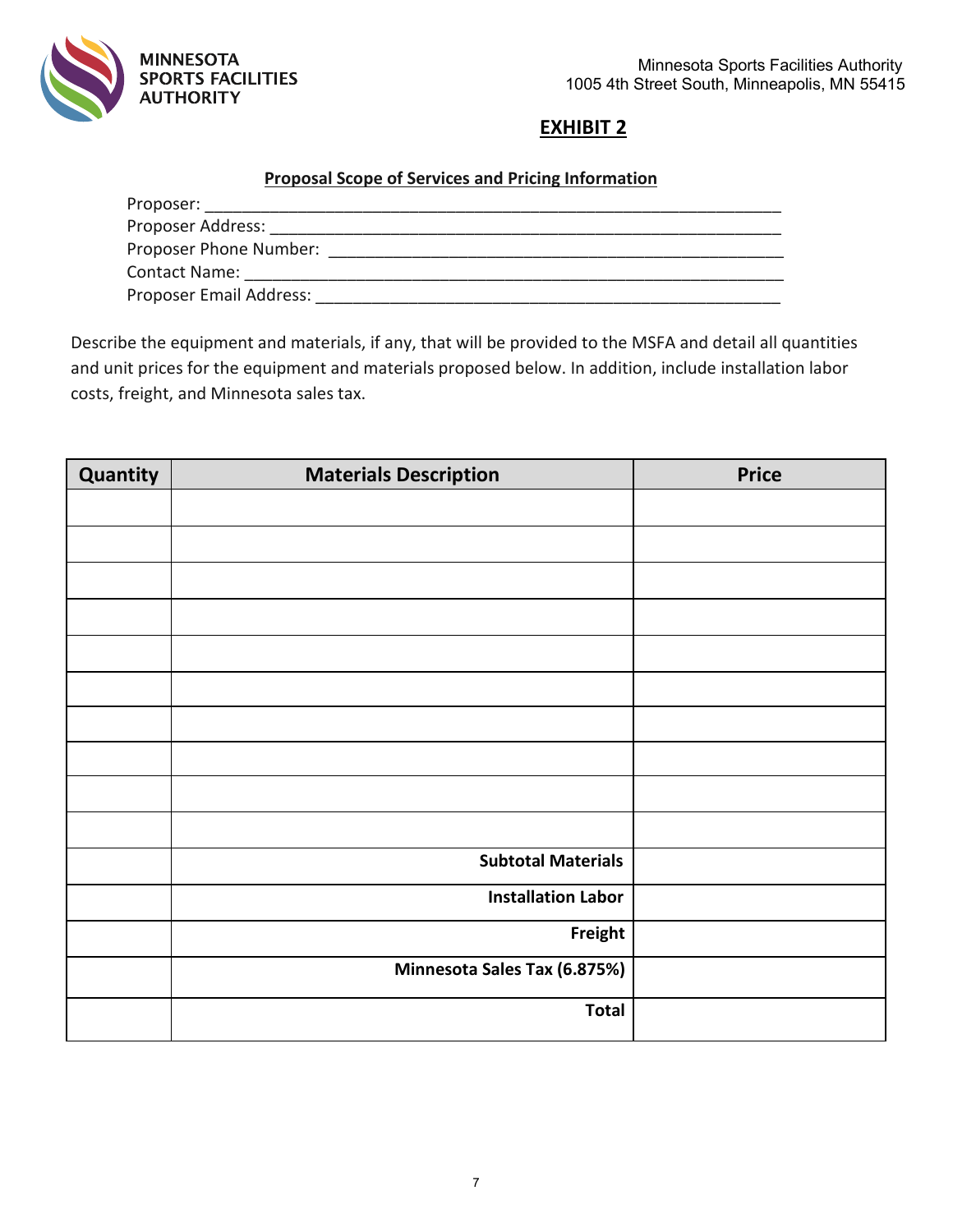#### **EQUITY PLAN**

#### **TARGETEDBUSINESS COMMITMENT ANDINFORMATIONFORM**

**Proposer Company Name: \_\_\_\_\_\_\_\_\_\_\_\_\_\_\_\_\_\_\_\_\_\_\_\_\_\_\_\_\_\_\_\_\_\_\_\_\_\_\_\_\_\_\_\_\_\_\_**

**Check ONE ofthe following:**

**No Targeted Business participation is committed on this project**  $\overline{a}$ 

**The following Targeted Business (MBE & WBE) participation is committed on this project:**

| <b>Firm Name</b><br>(Legal business name used for<br>Targeted Business certification) | <b>WBE</b> | <b>MBE</b><br>(Check one) | How will firm participate?<br>(subcontractor, consortium, joint<br>venture) | <b>Description of work</b> | <b>Estimated</b><br>dollar value of<br>participation | <b>Estimated</b><br>percentage<br>of total bid |
|---------------------------------------------------------------------------------------|------------|---------------------------|-----------------------------------------------------------------------------|----------------------------|------------------------------------------------------|------------------------------------------------|
|                                                                                       |            |                           |                                                                             |                            |                                                      |                                                |
|                                                                                       |            |                           |                                                                             |                            |                                                      |                                                |
|                                                                                       |            |                           |                                                                             |                            |                                                      |                                                |
|                                                                                       |            |                           |                                                                             |                            |                                                      |                                                |
|                                                                                       |            |                           |                                                                             |                            |                                                      |                                                |
|                                                                                       |            |                           |                                                                             |                            |                                                      |                                                |
|                                                                                       |            |                           |                                                                             |                            |                                                      |                                                |

Total WBE % Total MBE %

#### **TARGETED BUSINESSES WHO WERE CONSIDERED BUT WERE NOT SELECTED:**

| <b>Firm Name</b> | <b>Address</b> | <b>Telephone Number</b> |
|------------------|----------------|-------------------------|
|                  |                |                         |
|                  |                |                         |
|                  |                |                         |
|                  |                |                         |

#### **Certification**

On behalf of the proposer identified below, I certify that the information provided in this form is true and correct.

Proposer Name: \_\_\_\_\_\_\_\_\_\_\_\_\_\_\_\_\_\_\_\_\_\_\_\_\_\_\_\_\_\_\_\_\_

Signature: \_\_\_\_\_\_\_\_\_\_\_\_\_\_\_\_\_\_\_\_\_\_\_\_\_\_\_\_\_\_\_\_\_\_\_\_\_\_ Date: \_\_\_\_\_\_\_\_\_\_\_\_\_\_\_\_\_\_\_\_\_\_\_\_\_\_\_\_\_\_\_\_\_\_\_\_\_\_\_\_\_\_\_\_\_\_\_

Name: \_\_\_\_\_\_\_\_\_\_\_\_\_\_\_\_\_\_\_\_\_\_\_\_\_\_\_\_\_\_\_\_\_\_\_\_\_\_\_\_\_ Title: \_\_\_\_\_\_\_\_\_\_\_\_\_\_\_\_\_\_\_\_\_\_\_\_\_\_\_\_\_\_\_\_\_\_\_\_\_\_\_\_\_\_\_\_\_\_\_ 8